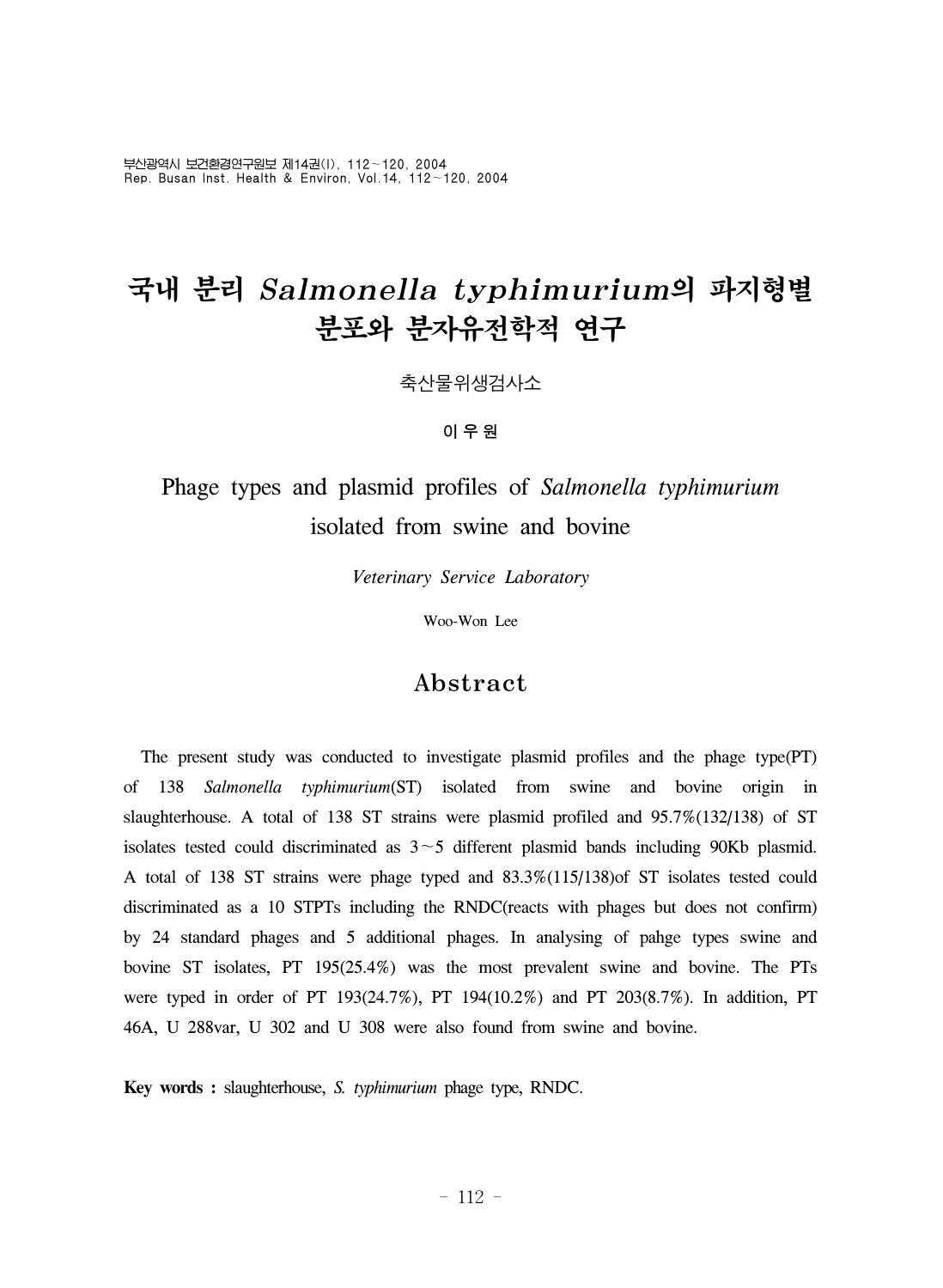서 론

 *Salmonella*속 균은 자연계에 널리 분포되 어 거의 모든 척추동물에서 분리되며, 사 람을 비롯한 많은 종류의 동물에서 각종질 병의 원인이 된다 $^5$ . 이들 균은 그람음성의 통성 혐기성 세포내 기생세균으로서 1886 년 Salmon과 Smith에 의해 처음으로 분리, 보고된 이래 항원구조에 따라 2,400여종 이상의 혈청형이 밝혀져 있으며 $^{12}$ , 그 중 분리율이 비교적 높은 것은 200여종으로 알려져 있다. 특히 이 속균의 보균동물이 사람에 대한 감염원이 되고 있어 환경이나 식품오염을 통하여 식중독을 일으키므로 공중보건상 대단히 중요시되고 있다<sup>4,6,10</sup>.

 *Salmonella* 감염증은 설사, 쇠약, 발열 및 패혈증 등을 일으키는 전신성 질병이며 몇 몇 숙주 특이성이 있는 균종을 제외하고는 거의 모든 포유동물에 감염을 일으키는 인 수공통전염병이다. *Salmonella*속 균은 일반 적으로 숙주에 대한 적응성에 따라 숙주 특이성 그룹과 숙주 비특이성 그룹으로 대 별하고 있다. *Salmonella typhi*와 *S. paratyphi*는 사람에, *S. dubulin*은 소에, *S. cholerasuis*는 돼지에, *S. pullorum*과 *S. gallinarium*은 닭에 각각 친화성이 있는 균 종이며, *S. typhimurium*과 S. derby 등은 거 의 대부분의 동물에 친화성을 나타내고 있 어 비특이성 균종으로 분류된다.

 *Salmonella* 감염증의 역학양상을 분석함 에 있어 혈청형, 생물형, 약제내성형, 파지 형 등의 혈청학적 및 생화학적 성상이 조 사되고 있으며8), 근년에는 plasmid profile, PCR기법을 기초로 한 분자유전학적 분석 및 제한효소 처리에 의한 DNA의 절단 양 상 등을 분석하여 역학관계를 규명하고 있 다. 특히 최근 연구자들에 의해 살모넬라 속균, 대장균 등 여러 장내세균에서 약제 내성 뿐 아니라 장부착능, 장침입능, 독소 산생능이 plasmid DNA의 유전정보에 의한 다고 알려져 있다 $7$ .

 한편 살모넬라 감염증의 역학적 특성을 밝혀내기 위한 방법 중의 하나인 bacteriophage(phage) typing scheme(PTS)은 균 의 특성이나 전파경로의 추적 등 역학적으 로 세균을 종(species)이하 수준까지 분류하 는데 이용되는 기법이다. 이는 세균 숙주 에 대해서 알려진 특정 phages에 대한 감 수성이나 감염되어 균을 사멸시키고 나타 나는 plaque 또는 lysis 양상이 다양한 특성 을 이용하여 판별하는 기법이다. 특히 살 모넬라 균종에 의한 사람에서의 질병발생 이 증가하면서 혈청형 동정으로는 역학적 인 규명에 불충분하였고 PTS는 이를 보완 할 수 있는 역학적 연구에 많은 도움을 주 는 결과를 제공하여 왔다.

 *S. typhimurium*의 PTS 기법은 1977년 Anderson 및 Linda Ward 등<sup>1)</sup>에 의해서 시 작되었고, Linda Ward 등<sup>13)</sup>이 10종의 typing phage를 이용하여 PTS 기법을 정립 하면서 전세계적으로 널리 이용되었다. 그 이후 새로운 파지와 표준형의 균종이 계속 적으로 발견되면서 지금까지 *S. enteritidis* 의 경우 16종의 파지와 75종의 표준형 균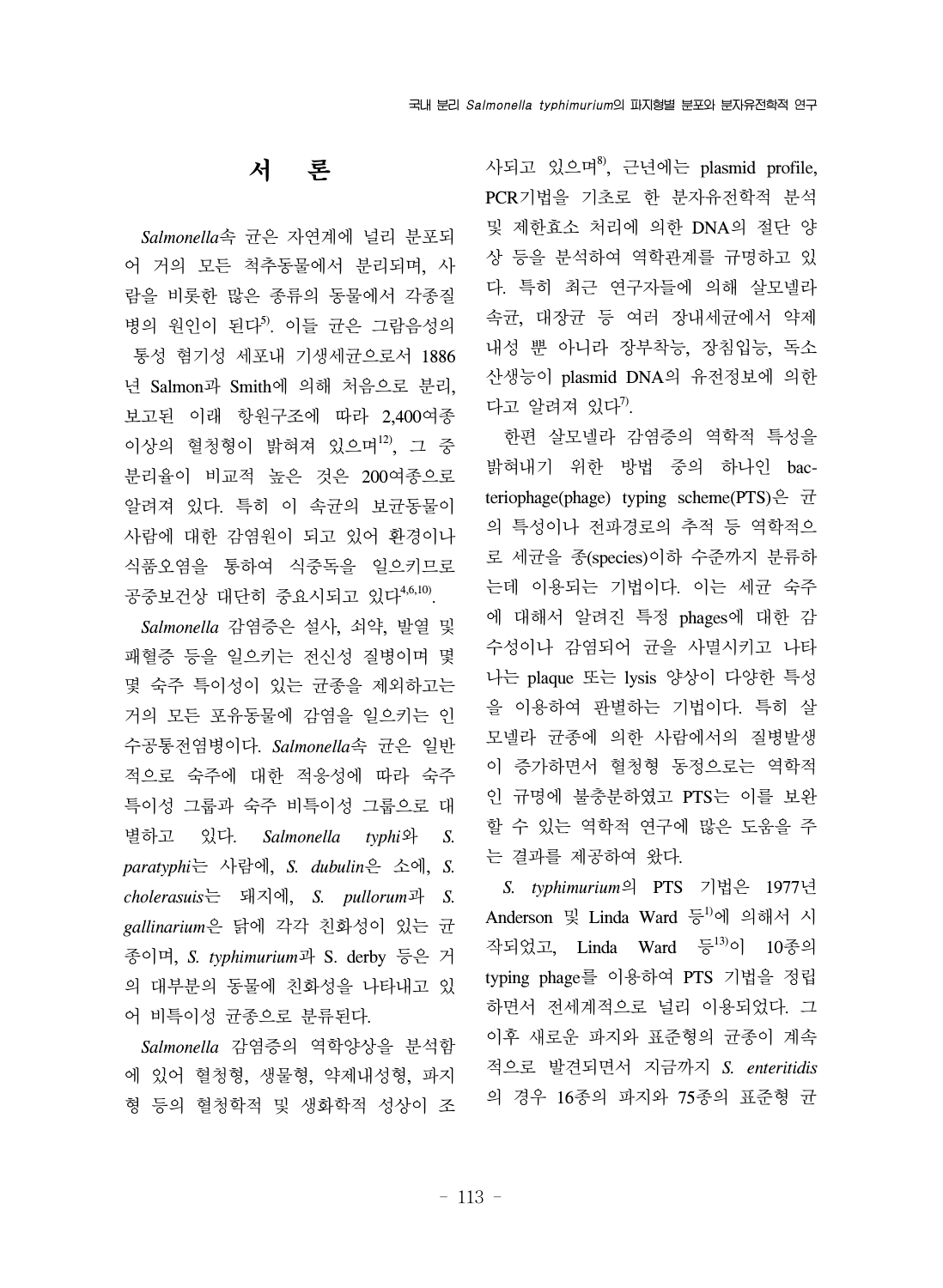종이, *S. typhimurium*의 경우는 더 많아서 36종의 파지와 200종이상의 표준형 균종이 발표되어 이들 균종에 대한 파지타이핑을 통하여 역학적인 연구에 활용되고 있다.

따라서 이 실험에서는 도축우 및 도축돈 의 장내용물과 장간막림프절에서 분리한 *S. typhimurium* 138주를 대상으로 plasmid DNA profiles과 phage typing을 실시하였다.

### 재료 및 방법

#### 1. 공시균주

 공시균주는 도축우 및 도축돈의 장내용물 과 장간막림프절에서 분리한 *S. typhimurium* 138주를 공시균주로 사용하였다.

#### 2. Plsmid의 분리

 *Salmonella*속 균의 plasmid profiles에 관 하여 조사할 목적으로 Birboim과 Doly<sup>2)</sup>의 alkaline lysis method로 plasmid를 분리하였 다. 균체를 LB borth 5mL에 접종하여 3 7℃에서 18시간동안 진탕 배양한 다음, 배 양액 1.5mL을 원심하여 얻은 균체에 solution I(50mM glucose, 10mM EDTA, 25mM Tris-Cl, pH 9.0, 4mg/mL lysozyme) 100µL를 가하여 실온에서 5분간 방치하였 다. 여기에 solution II(0.2N NaOH, 1% SDS) 200µL를 가하여 얼음 속에 5분간 방 치한 다음, solution III(3M Potassium acetate, pH 4.8) 150µL를 넣고 다시 얼음 속에 10분간 방치한 후 원심분리하여 상등 액을 얻었다. 상등액에 동량의 TE saturated phenol/chloroform을 가하고 원심하여 상 등액을 취한 다음 두배용량의 cold ethanol 을 가하여 실온에서 10분간 방치한 후 원 심분리하여 DNA를 침전하였다. DNA pellet은 70% ethanol로 세척하고 TE buffer (pH 8.0) 50µL로 용해하였다. *Salomnella*로 부터 분리한 plasmid는 Mayer et al<sup>9)</sup>의 방 법에 준하여 loading buffer(30% glycerol, 50mM EDTA, 0.025% bromophenol blue in 50mM TrisHCl, pH 8.5)와 2:1로 혼합하여 agarose gel(Gibco)상에 잠적하고 TBE (89mM Trise base, 89mM boric acid, 2mM EDTA, pH 8.0)하에서 80~100V로 3~4시 간동안 전기영동을 실시하였다. Agarose gel은 0.5㎍/mL의 ethidium bromide 용액에 담근후 파장 254nm의 ultraviolet ray를 사 용하여 DNA를 확인하였다.

#### 3. Phage typing

 Serotyping에서 *S. typhimurium*으로 동정된 138주를 대상으로 phage typing을 실시하였 다. Anderson 등 의 방법에 따라 24종의 normal phage set와 5종의 additional phage를 이용하여 동정하였다. 순수배양된 분리주를 nutrient broth(NB)에 접종하여 배양하고, 군수 를 조정한 후 nutrient agar plate(NA)에 접종하 여 표면의 물기를 건조시켰다. 그리고 NB에 서 사전 역가검정을 실시하여 RTD(routine test dilution)로 조정된 각 형의 phage액을 phage applicator로 접종하여 37℃에서 24시간 배양한 후 판독하였다.

판독은 숙주세포에 대하여 각 형의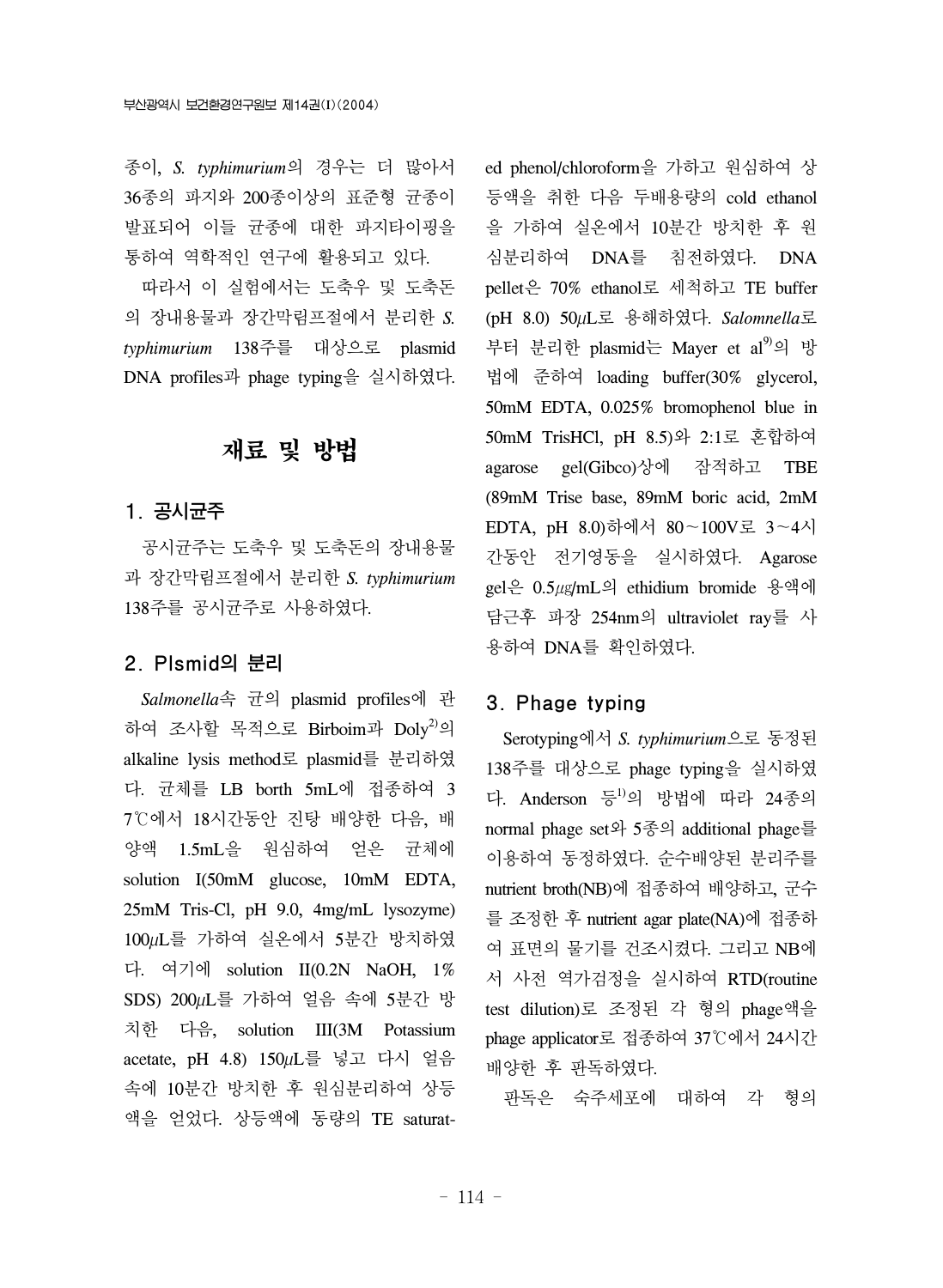phage액에 의해 특이적으로 일어난 용균 양상을 phage형 표준 판독표에 따라 판독 하였다. 24종의 표준파지에 대해서 반응은 보이나 5종의 additional phage를 이용하여 도 명확히 결정할 수 없는 균주는 RNDC(reacts with phages but does not confirm)로 규정하였다.

#### 결과 및 고찰

#### 1. Plasmid profiles

 실험에 사용한 *S. typhimurium* 138균주 중 6주는 plasmid를 가지고 있지 않았다. plasmid를 보유하고 있는 132균주는 그림 1~3에서와 같이 3~5개의 plasmid DNA를 가지고 있었다. 병원성과 관련이 있는 것 으로 보고된 바 있는 90 Kb 크기의 plasmid가 관찰되었다.

#### 2. 파지형별 분포

 실험에 사용한 *S. typhimurium* 138균주의 파지형을 조사한 결과는 Table 1에서와 같 이 10종의 phage type이 동정되었다. 총 138주의 분리균주 중 35주가 PT 195로 확 인되어 25.4%로 가장 높은 분포율을 나타 내었고, PT 193이 34주, PT 194가 14주 순 서로 분포되었다. 24종의 표준파지에 대해 서 반응은 보이나 5종의 additional phage를 이용하여도 명확히 결정할 수 없어 RNDC (reacts with phages but does not confirm)로 규정한 균주는 7주로 나타났고, 표준파지 와 additional phage를 이용하여도 구별할 수 없는 미동정 균주가 23주였다.



**Fig. 1. Plasmid profiles of** *S. typhimurium* **isolated from swine and bovine. M1:** λ **DNA/EcoR**  $I + H$ **ind**  $\Box$  **marker**, **M2:** 1kb plus DNA ladder,  $1 \sim 18$ : *S. typhimurium*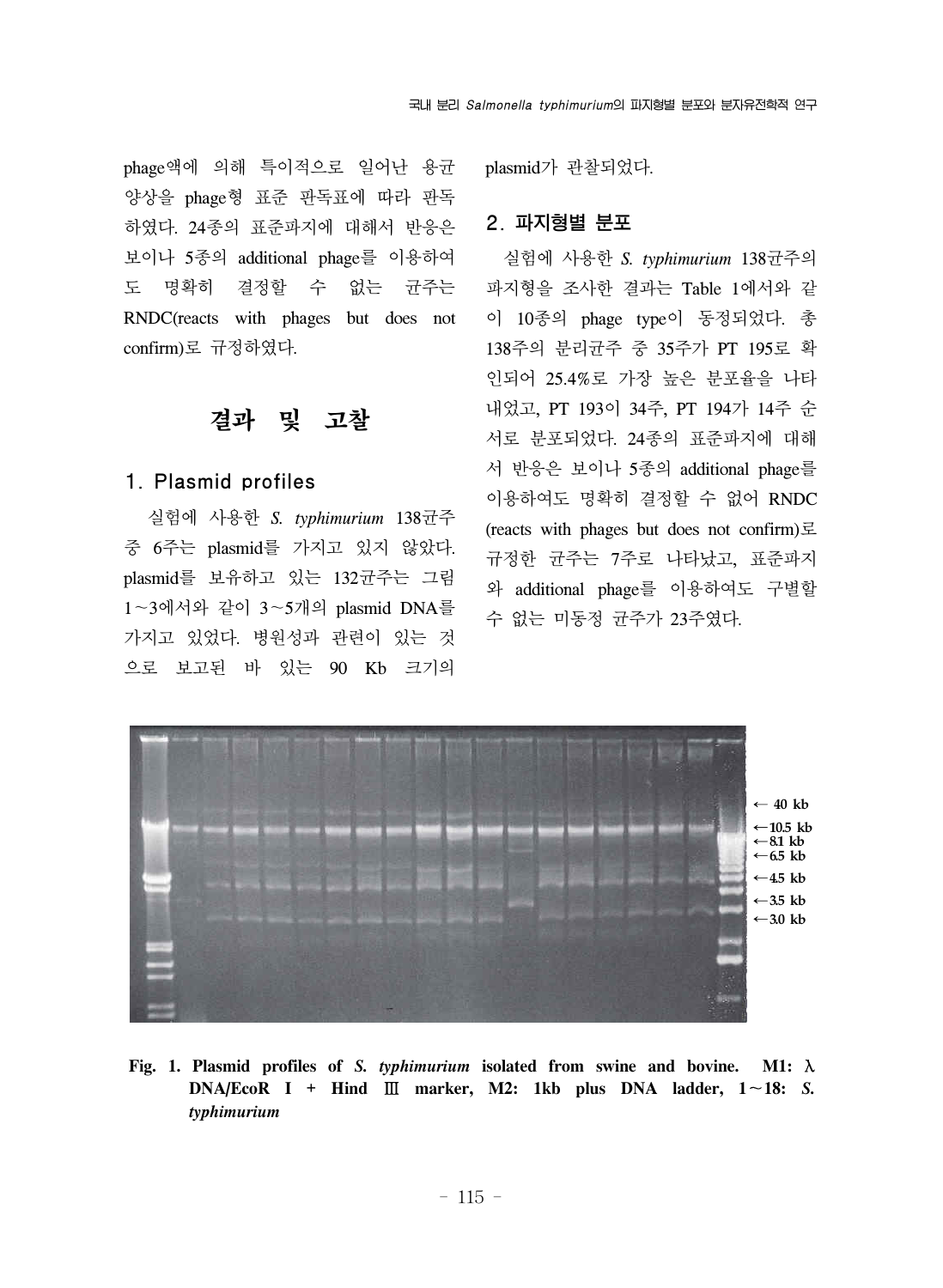

**Fig. 2. Plasmid profiles of** *S. typhimurium* **isolated from swine and bovine. M1:** λ **DNA/EcoR I + Hind** Ⅲ **marker, M2: 1kb plus DNA ladder, 1**~**28:** *S. typhimurium*



**Fig. 3. Plasmid profiles of** *S. typhimurium* **isolated from swine and bovine. M1:** λ **DNA/EcoR I + Hind** Ⅲ **marker, M2: 1kb plus DNA ladder, 1**~**33:** *S. typhimurium*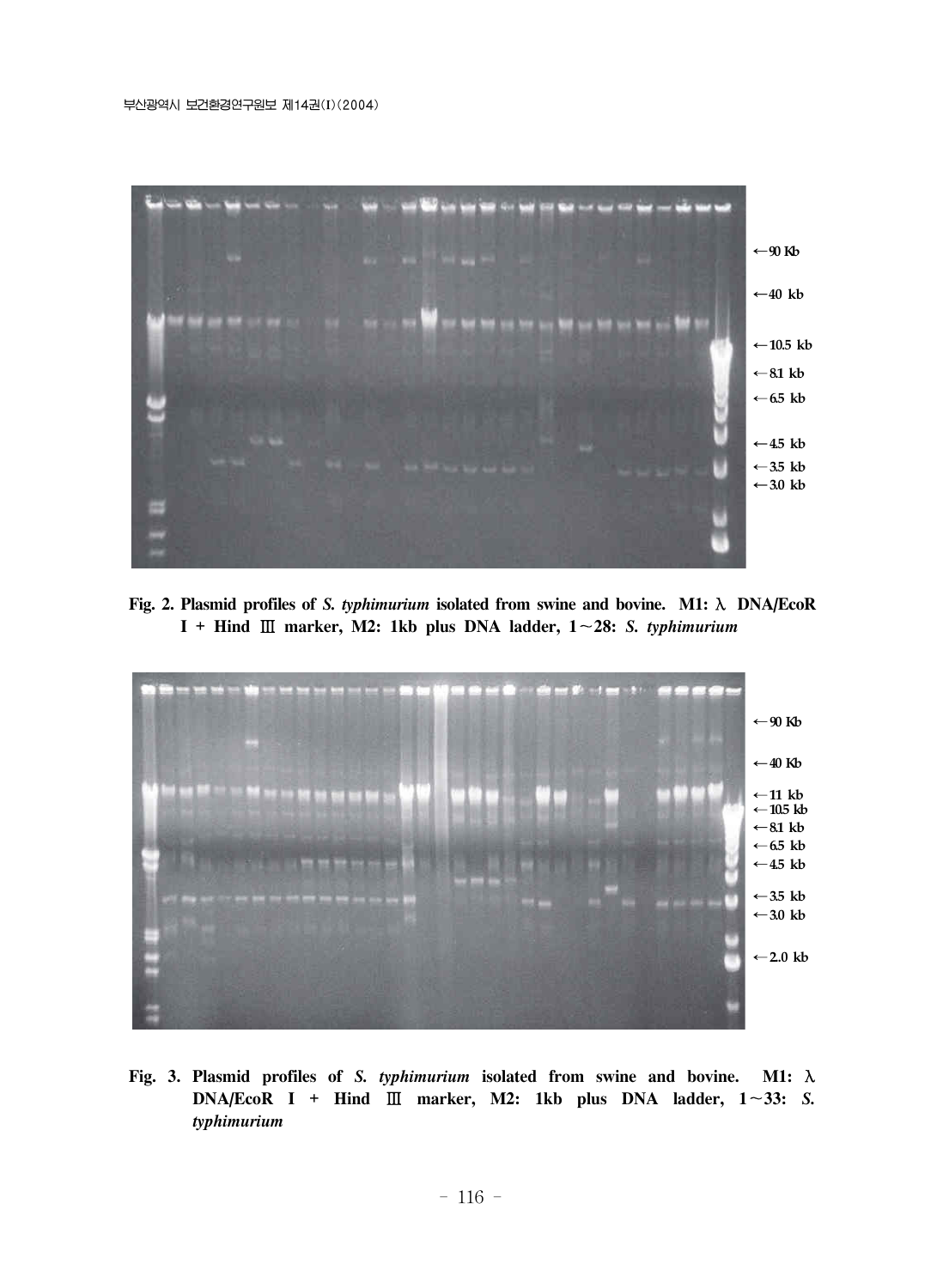| Animals         | Phage types of S. typhimurium |                |    |    |                                          |     |              |                     |                |                |                                                                             | -Total |
|-----------------|-------------------------------|----------------|----|----|------------------------------------------|-----|--------------|---------------------|----------------|----------------|-----------------------------------------------------------------------------|--------|
|                 | <b>PT22</b>                   |                |    |    |                                          |     |              |                     |                |                | PT46A PT193 PT194 PT195 PT203 U288var U302 U308 RNDC <sup>*</sup> Untypable |        |
| Swine           | - 1                           | 3 <sup>7</sup> | 30 | 14 | 35                                       | 12  |              | $1 \quad 5 \quad 1$ |                | $\overline{7}$ | 23                                                                          | 132    |
| Bovine -        |                               |                | 4  |    |                                          |     |              | $\blacksquare$      | $\overline{1}$ |                |                                                                             | 6      |
| Total<br>$(\%)$ |                               | 3              | 34 | 14 | 35<br>$(24.7)$ $(10.2)$ $(25.4)$ $(8.7)$ | -12 | $\mathbf{1}$ | 6                   | 2              | $\overline{7}$ | 23                                                                          | 138    |

**Table 1. Phage types of** *S. typhimurium* **isolated from swine and bovine**

\* Reacts with phages but does not confirm to a recognized pattern



**Fig. 4. Phage type of** *S. typhimurium* **PT 193 on nutrient agar**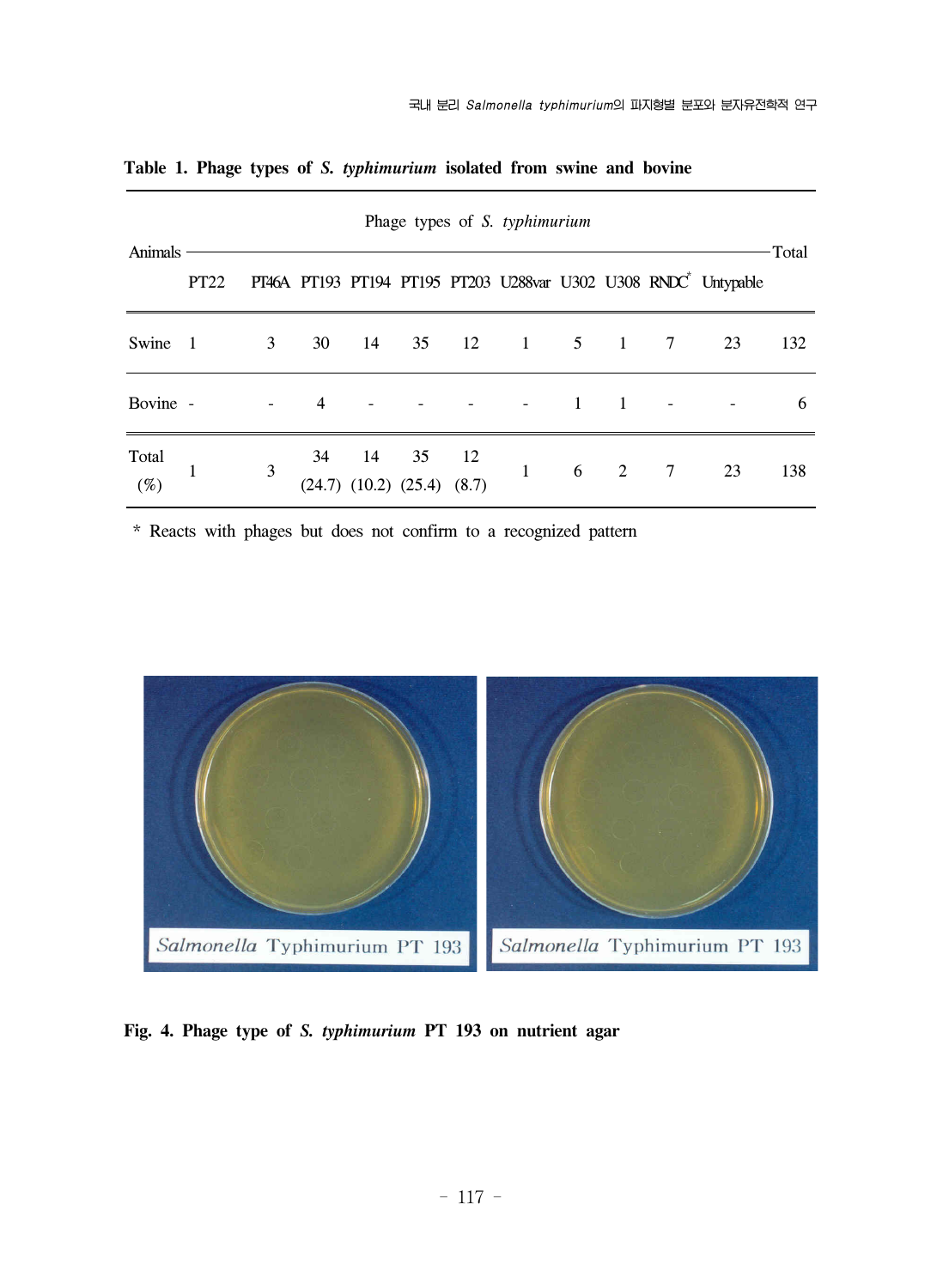



Murray(1994)<sup>11)</sup>는 1987년부터 1992년까 지 Australia에서 동물 및 사람유래 *S. typhimurium*에서 11종의 PT를 확인하였고, 사람과 소, 양에서는 PT 9, 돼지에서는 PT 141, 닭에서는 PT 135가 가장 대표형이라 고 보고하였다. Threlfall 등<sup>12)</sup>(1993)은 1981 년부터 1990년까지 영국의 사람과 동물에

서 분리된 *S. typhimurium* 중에서 사람에서 는 PT 204C, 소와 돼지에서는 PT 193 그 리고 닭에서는 PT 8이 가장 대표형이라고 보고하였으며, Carlson 등3(2000)은 1998년 도 미국의 동물에서 분리된 *S. typhimurium* 의 다제내성균 432주 중 DT 104가 가장 많고, U 302, PT 193, PT 208 순이었다고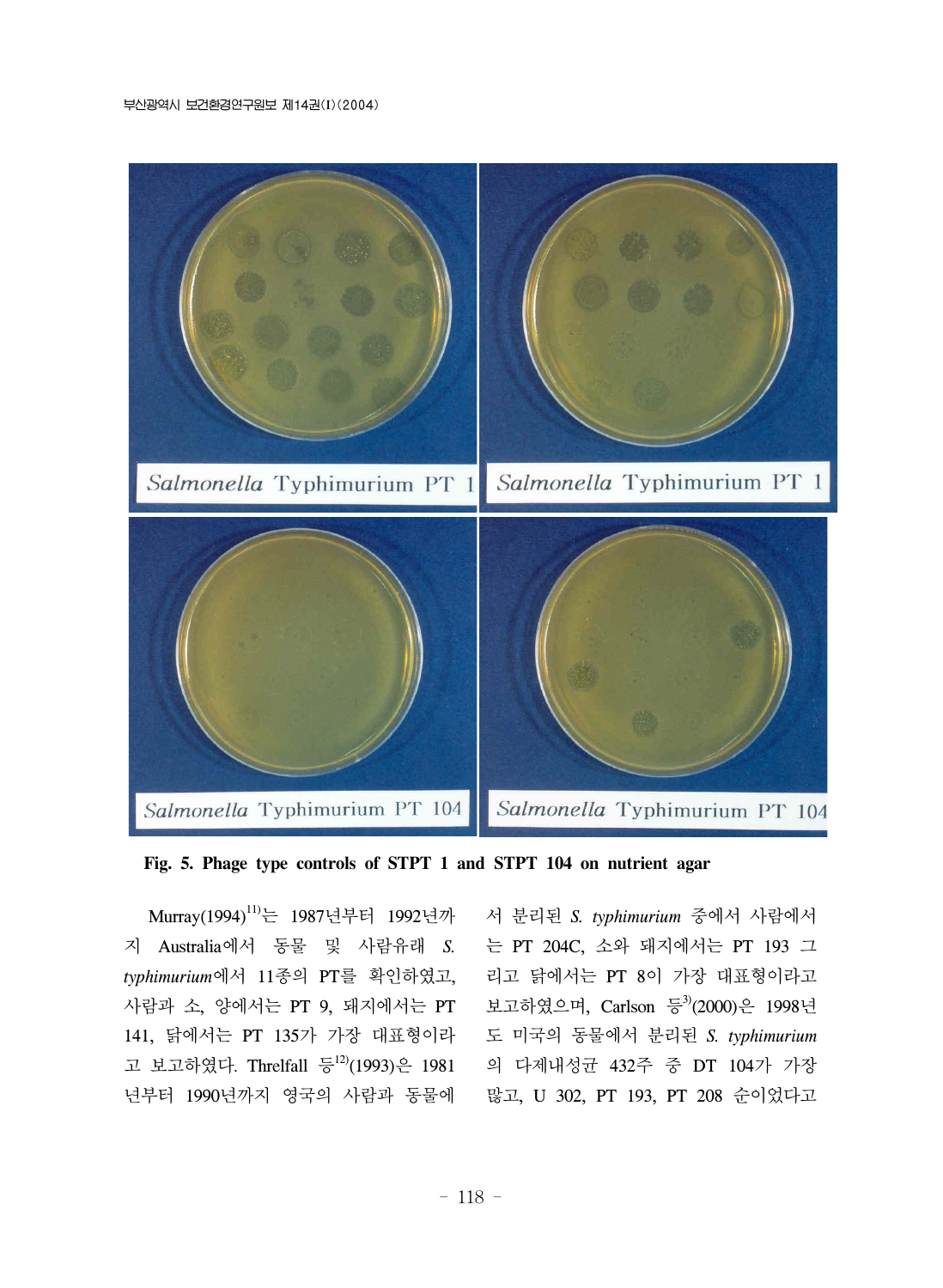보고하였다. 우리나라에서도 김(2000)<sup>14)</sup>이 경북지역 동물에서 분리한 45주의 *S. typhimurium*에 대한 phage typing 결과 8종 의 PT를 확인하였고, PT 197, U 302 및 PT 202 순이었다고 보고하였다. 본 연구에 서는 Murray와 김(2000)의 보고와는 다소 차이가 있었으나 Carlson 등<sup>3)</sup>과 Threlfall 등12)의 보고와는 유사하였다. 이와 같은 결 과로 미루어 볼 때 지역과 국가별로 유행 하는 phage type이 다양하다는 것을 알 수 있었다.

## 결 론

 살모넬라균증 예방의 기초자료로 이용하 고자 야외 분리 *S. typhimurium* 138균주를 대상으로 plasmid profiles 및 파지형별 분 포를 조사한 결과 다음과 같은 결론을 얻 었다.

- 1. *S. typhimurium* 138균주 중 6주는 plasmid를 보유하지 않았고, 132균주는 3~5개의 plasmid DNA를 가지고 있었 으며 다수의 균주에서 병원성과 관련 이 있는 90Kb 크기의 plasmid가 관찰 되었다.
- 2. *S. typhimurium* 138균주의 파지형을 조 사한 결과 35주가 PT195로 확인되어 25.4%로 가장 높은 분포율을 나타내었 고, PT193이 34주, PT194가 14 순서로 분포되었다.

## 참 고 문 헌

- 1. Anderson ES, Ward LR, De Sa JDH, JDH. 1977. Bacteriophagetyping designations of *S. typhimurium.* J Hyg. 78:297~300.
- 2. Birnboim HC, Doly J. 1979. A rapid alkaline extraction procedure for screening recomnant plasmid DNA. Nucleic Acids Res, 7:1513.
- 3. Carson SA, Browing M, Kathleen E, Jones FBD. 2000. Identification of diminished tissue culture invasiveness among multiple antibiotic resistant *S.*  $t$ *vphimurium.* Microb Pathog,  $28:37 \sim 44$ .
- 4. Davis BD, Dulbecco R, Eisen HN, Ginsberg HS. 1990. Microbiology. 4th ed, Harpes and Row Publishers,  $576 \sim$ 579.
- 5. Edward P.R. and Galton M.M.:1967. *Salmonellosis*. Adv. Vet. Sci. 11:1~63.
- 6. EL-Glazzar P.E. and Martin E.H.:1994. *Salmonellae, Salmonellosis,* and Dairy Foods: A Review. J. Dairy Sci. 75:2327~2343.
- 7. Gahring LC, Heffron F, Finlay BB, et al. 1990. Invasion and replication of *S. typhimurium* in animal cells. Infect Immun. 58:443~448.
- 8. Helmuth R, Stephan R, Bunge C, et al. 1985. Epidemiology of virulence associated plasmids and outer membrane